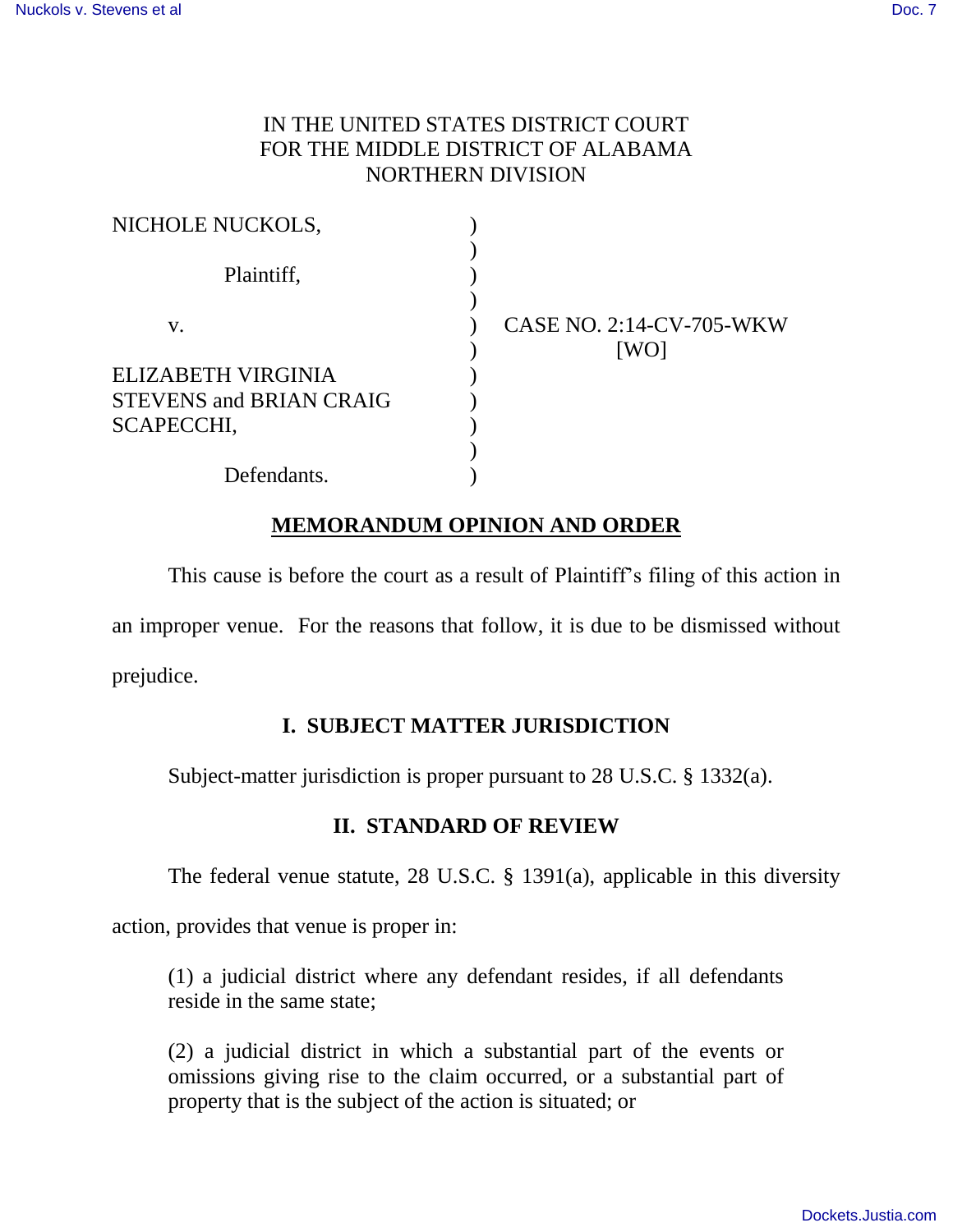(3) a judicial district in which any defendant is subject to personal jurisdiction at the time the action is commenced, if there is no district in which the action may otherwise be brought.

28 U.S.C. § 1406(a) provides that "[t]he district court of a district in which is filed a case laying venue in the wrong . . . district shall dismiss, or if it be in the interest of justice, transfer such case to any district . . . in which it could have been brought." Section 1406(a) authorizes dismissal, therefore, when venue is wrong in the district in which the plaintiff commenced the action. Additionally,  $\S 1406(a)$ permits a transfer to an appropriate forum "in the interest of justice," even if personal jurisdiction over the defendant is lacking. *See Goldlawr, Inc. v. Heiman*, 369 U.S. 463, 466 (1962) ("The language of [§] 1406(a) is amply broad enough to authorize the transfer of cases, however wrong the plaintiff may have been in filing his case as to venue, whether the court in which it was filed had personal jurisdiction over the defendants or not."). The plaintiff bears the burden of demonstrating that venue is proper. *Delong Equip. Co. v. Wash. Mills Abrasive Co.*, 840 F.2d 843, 845 (11th Cir. 1988).

#### **III. BACKGROUND**

Plaintiff Nichole Nuckols, a citizen of Alabama, filed this action against Defendants Elizabeth Virginia Stevens and Brian Craig Scapecchi for injuries she sustained in an automobile crash on July 26, 2012. Plaintiff was a passenger in a vehicle that was attempting to make a right turn into a Surf Style parking lot,

2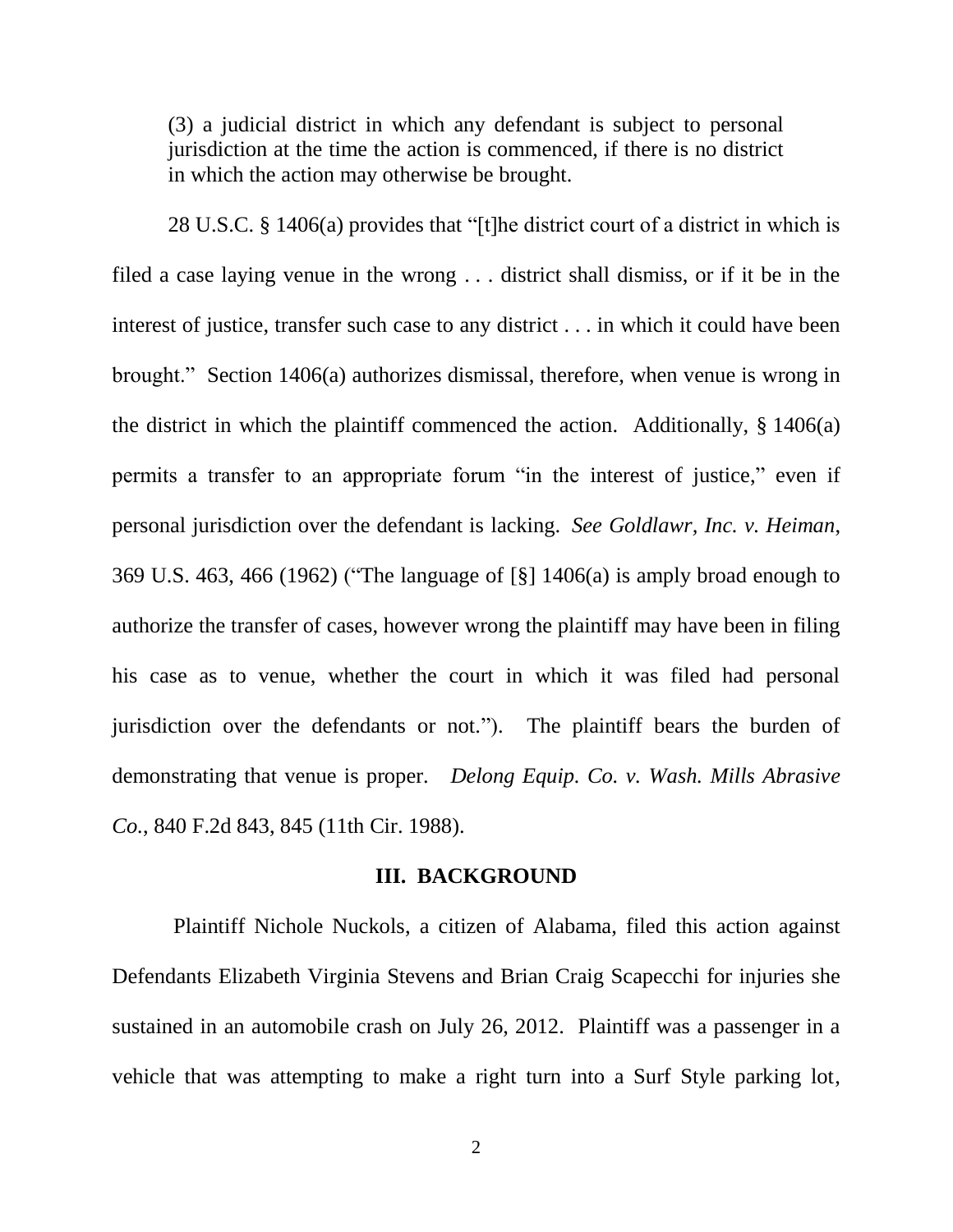located alongside the heavy trafficked Highway 98 in Okaloosa County, Florida. Ms. Stevens "was traveling in the same lane and direction," and before Plaintiff's vehicle had clearance to turn, Ms. Stevens "failed to stop or control her vehicle," and rear-ended Plaintiff's vehicle, causing Plaintiff to suffer neck and back injuries. (Compl. ¶ 10.) Mr. Scapecchi, who was not in the vehicle, is its owner.

The Complaint alleges that Ms. Stevens negligently and wantonly "caused the motor vehicle collision" and that Mr. Scapecchi was negligent in inspecting, maintaining, and repairing the vehicle. (Compl. ¶¶ 10, 20, 21, 23.) Seeking compensatory and punitive damages in excess of \$75,000, the Complaint brings state-law claims against Defendants for negligence and wantonness.

The Complaint alleges that Plaintiff is a citizen of Alabama, who resides in Elmore County, Alabama. It further alleges that Defendants are citizens of Florida, that Ms. Stevens resides in Santa Rosa Beach, Florida, and that Mr. Scapecchi resides in Coral Springs, Florida.

The Complaint contains no allegations establishing that venue is proper in the Middle District of Alabama, and Defendants have not filed a responsive pleading or Rule 12 motion that waives improper venue. *See* Fed. R. Civ. P. 12(h). Consequently, an Order was entered, directing Plaintiff to show cause why this action should not be dismissed for improper venue. Plaintiff responded that she lives in Elmore County, that she is receiving medical treatment in Alabama, and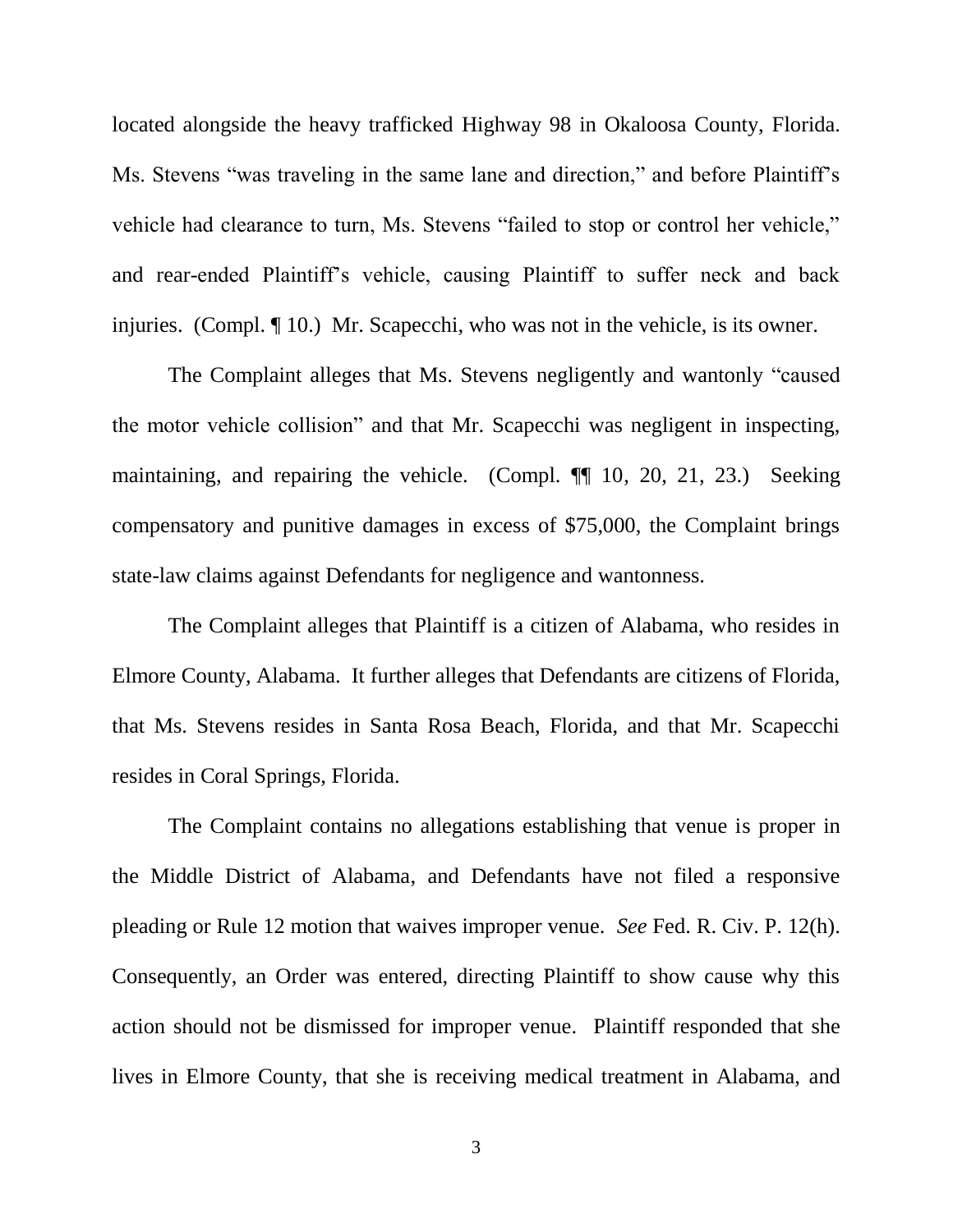that she believes this forum is a convenient one. Plaintiff asks, in the alternative, that the court should "allow her to reinstate in an alternate forum without prejudice." (Pl.'s Resp., at 2.)

#### **IV. DISCUSSION**

Plaintiff has not shown that venue is proper in this district under any of the three methods available under § 1391. Plaintiff suggests that venue is proper under § 1391(a)(2) because she receives ongoing medical treatment from physicians and medical facilities in the Middle District of Alabama, but she cites no authority to support her suggestion that a substantial portion of the events occurred in this district.

The relevant inquiry is "whether the forum activities played a substantial role in the circumstances leading up to the plaintiff's claim." *Crowe & Dunlevy, P.C. v. Stidham*, 609 F. Supp. 2d 1211, 1221 (N.D. Okla. 2009). The events that underlie this action are twofold. They involve, first, the allegedly negligent and wanton driving of Ms. Stevens, and, second, the allegedly negligent and wanton failure of Mr. Scapecchi to maintain, inspect, and repair the vehicle. The Complaint does not allege that these acts occurred in the Middle District of Alabama, but it does allege that the motor vehicle accident occurred in the Northern District of Florida. The medical treatment Plaintiff has received and continues to receive "are the damages suffered and do not constitute a substantial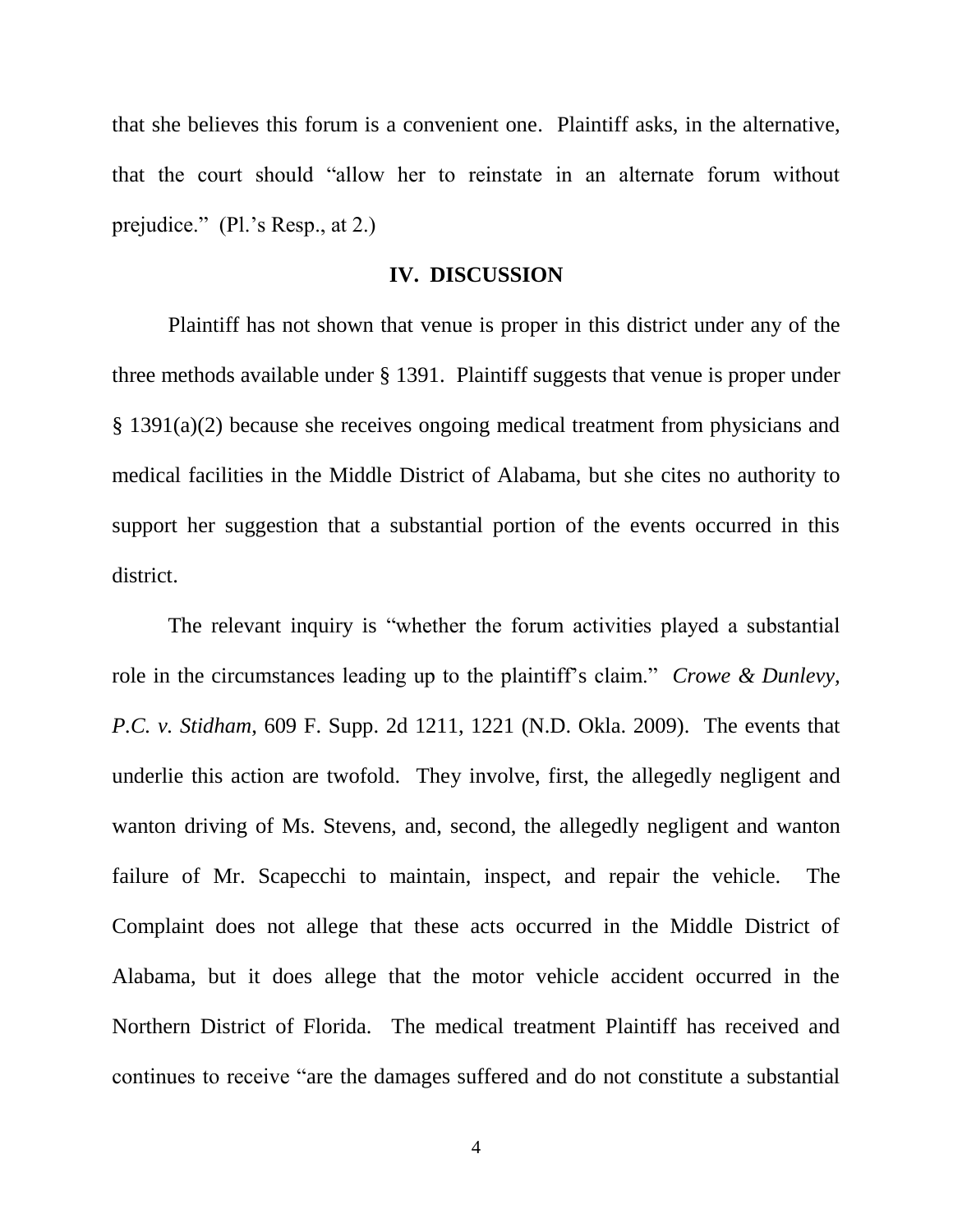part of the events giving rise to the claim." *Whiting v. Hogan*, 855 F. Supp. 2d 1266, 1286 (D.N.M. 2012); *see also Wisland v. Admiral Beverage Corp.*, 119 F.3d 733, 736 (8th Cir. 1997) (holding that in a personal injury case, venue was not proper in Wisconsin, even though the plaintiff received treatment in Wisconsin, because the nature of the plaintiff's medical treatment was not at issue). Based upon the foregoing authority, there are no facts showing that a substantial part of the events occurred in this district, *see* § 1391(a)(2). There also are no facts establishing that either Defendant resides in this district, *see* § 1391(a)(1), or that Defendants are subject to personal jurisdiction here, *see* § 1391(a)(3).

There are facts, however, showing that Plaintiff could have brought this action in the Northern District of Florida because a substantial part of the events giving rise to her damage claims – namely, the motor vehicle accident – occurred in that district. The issue then is whether to dismiss this action or transfer it to the Northern District of Florida.

The decision whether to transfer or dismiss a case pursuant to  $\S 1406(a)$  "lies within the sound discretion of the district court." *Minnette v. Time Warner*, 997 F.2d 1023, 1026 (2d Cir. 1993). The leading case on § 1406(a) transfers is *Goldlawr, Inc. v. Heiman*, 369 U.S. 463 (1962). In *Goldlawr*, the Supreme Court explained that Congress enacted  $\S$  1406(a) to "avoid[] the injustice which had often resulted to plaintiffs from dismissal of their actions merely because they had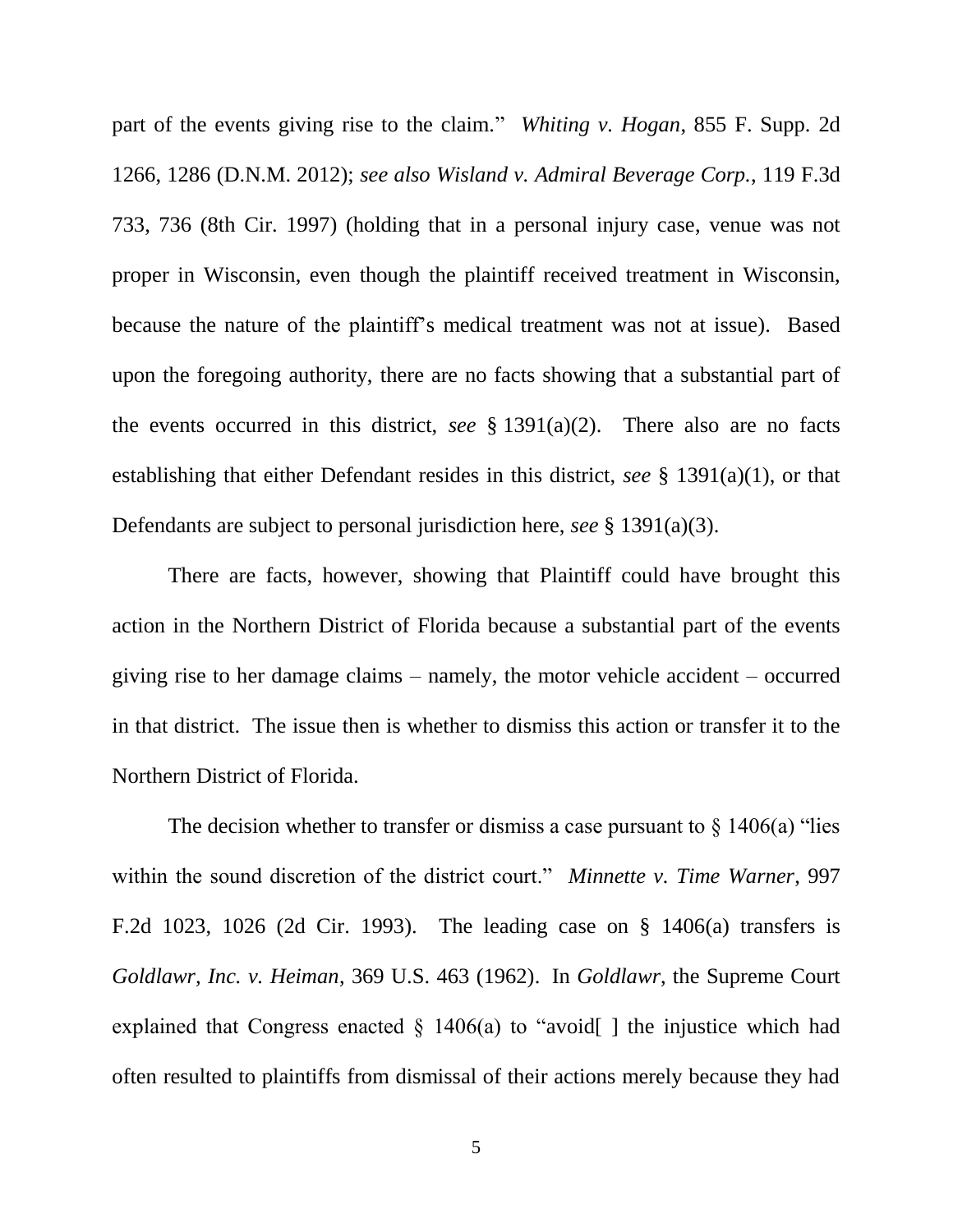made an erroneous guess with regard to the existence of some elusive fact of the kind upon which venue provisions often turn." *Id.* at 466. The plaintiff in *Goldlawr* would have suffered an injustice had the court dismissed its case because the statute of limitations had run on the majority of its claims. *See id.* The Court held:

The language of [§] 1406(a) is amply broad enough to authorize the transfer of cases, however wrong the plaintiff may have been in filing his case as to venue.... If by reason of the uncertainties of proper venue a mistake is made, Congress, by the enactment of [§] 1406(a), recognized that the interest of justice may require that the complaint not be dismissed but rather that it be transferred in order that the plaintiff not be penalized by . . . time-consuming and justice-defeating technicalities.

*Id.* at 466–67 (citation and internal quotation marks omitted); *see generally Brunette Mach. Works, Ltd. v. Kockum Indus., Inc.*, 406 U.S. 706, 710 (1972) (observing generally that "venue provisions are designed, not to keep suits out of the federal courts, but merely to allocate suits to the most appropriate or convenient federal forum").

Lower courts decided after *Goldlawr* likewise have recognized that "[a] 'compelling reason' for transfer is generally acknowledged when a plaintiff's case, if dismissed, would be time-barred on refiling in the proper forum." *Daniel v. Am. Bd. of Emergency Med.*, 428 F.3d 408, 435 (2d Cir. 2005) (quoting *Phillips v. Seiter*, 173 F.3d 609, 610 (7th Cir. 1999)); *see also Minnette*, 997 F.2d at 1027  $^{\prime\prime}$ [T]he transfer of this action, when the statute of limitations has run, is in the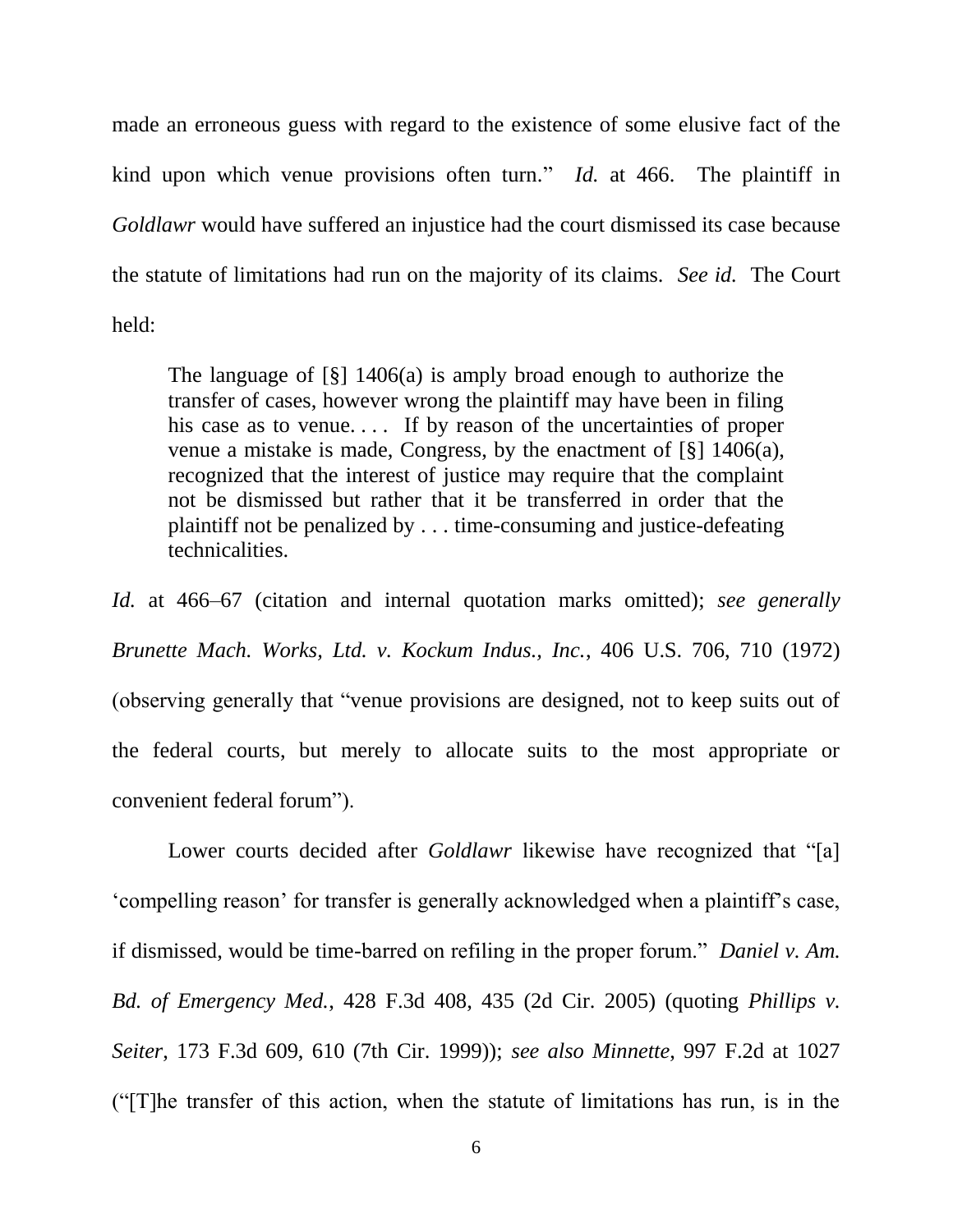interest of justice."). Other considerations relevant to the interest-of-justice inquiry include a balancing of the prejudices and whether the plaintiff filed in the wrong venue in good faith. *See Cruz-Aguilera v. I.N.S.*, 245 F.3d 1070, 1074 (9th Cir. 2001) ("When determining whether transfer is in the interest of justice, courts have considered whether the failure to transfer would prejudice the litigant, whether the litigant filed the original action in good faith, and other equitable factors.").

Some circuit court decisions have applied *Goldlawr* to deny transfers in favor of dismissals where the filing error was obvious. *See, e.g., Nichols v. G.D. Searle & Co.*, 991 F.2d 1195, 1201 (4th Cir. 1993); *Cote v. Wadel*, 796 F.2d 981 (7th Cir. 1986). In *Nichols*, for example, the Fourth Circuit explained that the "negative implication" of *Goldlawr* "is that where a plaintiff's attorney files in the wrong jurisdiction not 'because [he/she] . . . made an erroneous guess with regard to an elusive fact,' but because he/she made an obvious error, transfer under section 1406 is inappropriate." *Nichols*, 991 F.2d at 1201 (quoting *Goldlawr*, 369 U.S. at 466).

Applying these principles in view of the circumstances of this case, the court concludes for two reasons that a transfer is not "in the interest of justice," § 1406(a), and that dismissal is required. First, Plaintiff has not contended that, if this action is dismissed, the statute of limitations would pose a bar to the refiling of this action in the Northern District of Florida. She suggests otherwise through her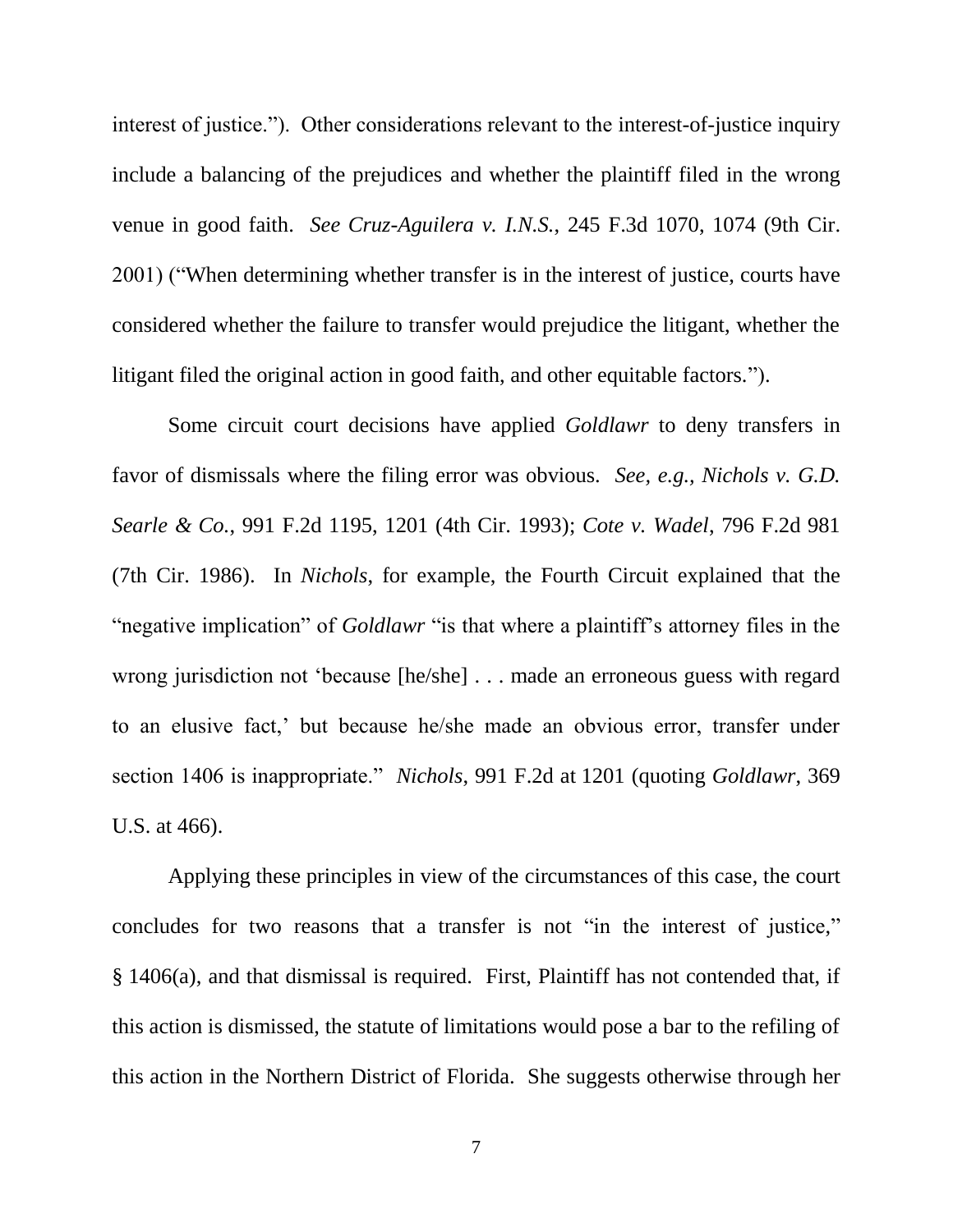alternative request that a dismissal be without prejudice so that she can "reinstate" this action in an alternative forum. (Pl.'s Resp., at 2.) Although the court declines to engage in a full analysis of Florida's statute of limitations absent briefing from Plaintiff, there is authority indicating that Plaintiff's claims remain timely under Florida's statute of limitations. *See, e.g.*, Fla. Stat. § 95.11(3) (four-year statute of limitations for negligence actions). Plaintiff has not shown that she would suffer undue prejudice by application of the statute of limitations if this action is dismissed without prejudice.

Second, Plaintiff desires to proceed in this venue on grounds of convenience, but convenience to the plaintiff is not a factor bearing on the § 1391 analysis. Venue is proper only if Plaintiff demonstrates that one of the subsections of § 1391 applies, and, as stated, she has not made that showing. Plaintiff offers no other explanation for why she filed in this district, and, thus, she has not shown that, in filing her action here, she "made an erroneous guess with regard to an elusive fact." *Nichols*, 991 F.2d at 1201 (quoting *Goldlawr*, 369 U.S. at 466). Rather, a plain reading of § 1391 indicates that her attempt to lay venue in this district amounts to an "obvious error." *Id.*

In sum, venue is not proper in this district, and the interest of justice does not justify a transfer of this action under § 1406(a) in lieu of dismissal. The dismissal will be without prejudice, however, to permit Plaintiff to file in a proper venue.